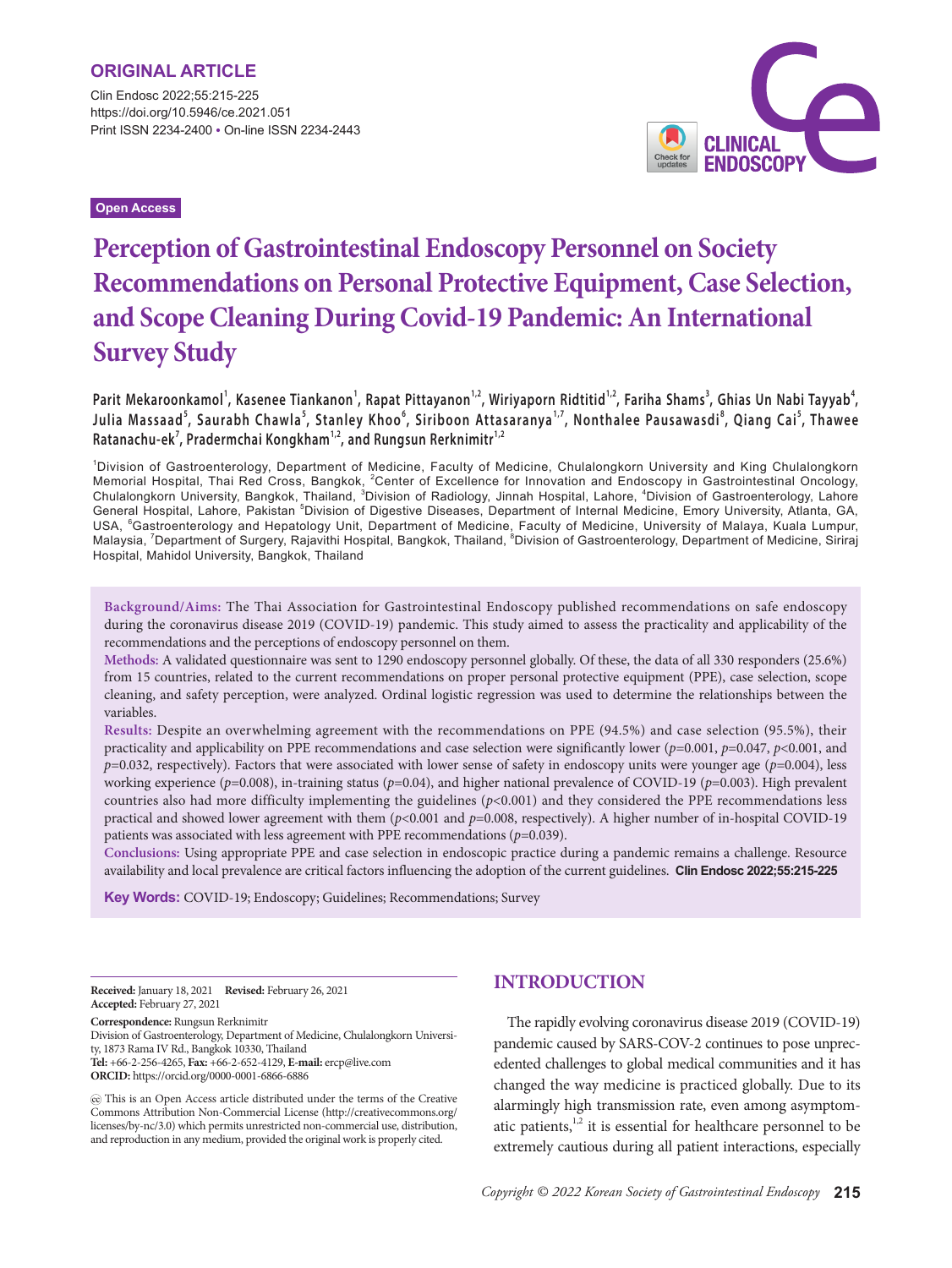when aerosol-generating procedures (AGPs) are performed.

COVID-19 can manifest with various gastrointestinal symptoms; therefore, gastroenterologists are particularly at risk of inadvertent exposure.<sup>3-5</sup> All endoscopic procedures should be considered AGPs, and the relevant precautions should be enforced.<sup>6-11</sup> Gastrointestinal societies have published recommendations on personal protective equipment (PPE) and case selection for safe endoscopy during the COVID-19 pandem $iC$ <sup>7,8,12-15</sup>

Like other medical societies, the Thai Association for Gastrointestinal Endoscopy (TAGE) strives to provide a safe platform for its members–endoscopists, endoscopy nurses, technical assistants, and all other endoscopy personnel–to deliver safe and effective patient care. TAGE recently published its recommendations on endoscopic practice during the COVID-19 pandemic, focusing on the required PPE, case selection, and scope cleaning process.<sup>13</sup>

However, there are discrepancies in resource supply and institutional capability, which questions whether such recommendations can be implemented in real-world practice. This study aimed to evaluate the practicality of the gastrointestinal society recommendations, as perceived by endoscopy unit staff, using a questionnaire-based survey. The secondary aim was to assess the perceptions of safety related to endoscopic procedures performed during the COVID-19 pandemic among endoscopy personnel.

## **METHODS**

An international survey was conducted. A web-based online questionnaire consisting of 24 questions was developed to evaluate the perceptions of endoscopy personnel on the TAGE recommendations during the COVID-19 pandemic. The content of the survey was validated by a panel of experts (Supplementary Material 1). The population of interest included endoscopists (gastroenterologists and surgeons), endoscopy nurses, and technical assistants. All participants had to sign a written consent electronically for the survey. The study was approved by the Institutional Review Board of Chulalongkorn University.

The survey was sent to all board-certified physician endoscopists, registered endoscopy nurses, and fellows-in-training according to the TAGE National Membership Office database. In addition, the TAGE recommendations were published on social media platforms (Fig. 1). The survey was sent to Facebook® (Facebook, Inc., Menlo Park, CA, USA) users who shared the recommendations and were identified as endoscopy staff according to their public profile. Relevant credentials and demographic data such as job position, level of training,

level of care provided at the employing institution, working experience, and volume of endoscopy cases were included in the questionnaire and systematically analyzed.

TAGE recommended (a) PPEs based on patient risk stratification and (b) prioritizing endoscopic procedures as emergent, urgent, and elective for case selection, which were consistent with recommendations from the Asian-Pacific Society of Digestive Endoscopy, Society of American Gastrointestinal and Endoscopic Surgeons, and Center of Disease Control on COVID-19 statements (Fig. 1).<sup>7,16</sup> To minimize inadvertent droplets or aerosol splash from channel irrigation, TAGE recommended three additional steps during the pre-cleaning process, as shown in Fig.  $1.^{17}$ 

Personal demographics and work-related data from the survey respondents were collected. All responses were anonymous. The questionnaire focused on three main aspects of the recommendations: (1) PPE during endoscopy, (2) case selection to be performed during the pandemic, and (3) scope cleaning process (Supplementary Material 1). The level of agreement, perceived practicality, and ability to implement each recommendation were assessed using a Likert scale ranging from 1 to 5.

The web link of the questionnaire was distributed via email, Line® (Line Corporation, Tokyo, Japan), and Facebook® messenger applications. Two reminders were sent to all recipients at weekly intervals to increase the response rate.

Respondents would be considered from a low prevalent country if there were only "sporadic cases" according to the WHO categorization or a "cluster of cases" that did not exceed 10,000 accumulated cases per million population. High prevalence countries were defined as those with "community spread" or  $>10,000$  accumulated cases per million population.<sup>18</sup>

Univariate and bivariate analyses were also performed. Descriptive statistics were used to present continuous, ordinal, and categorical data. Mann-Whitney U and Kruskal Wallis tests were used for Likert-scale ordinal data, while chi-squared and Fisher's exact tests were used for categorical data. Ordinal logistic regression analysis was performed to identify the relationships among the variables. If there was a statistically significant difference between the analyzed groups, a posthoc analysis was performed using the Mann-Whitney U test. All statistical analyses were performed using SPSS Statistics for Windows, Version 22.0 (IBM Corp., Armonk, NY, USA).

## **RESULTS**

The survey was distributed to all 339 TAGE members, 488 members of the Endoscopy Nurse Society of Thailand (ENST),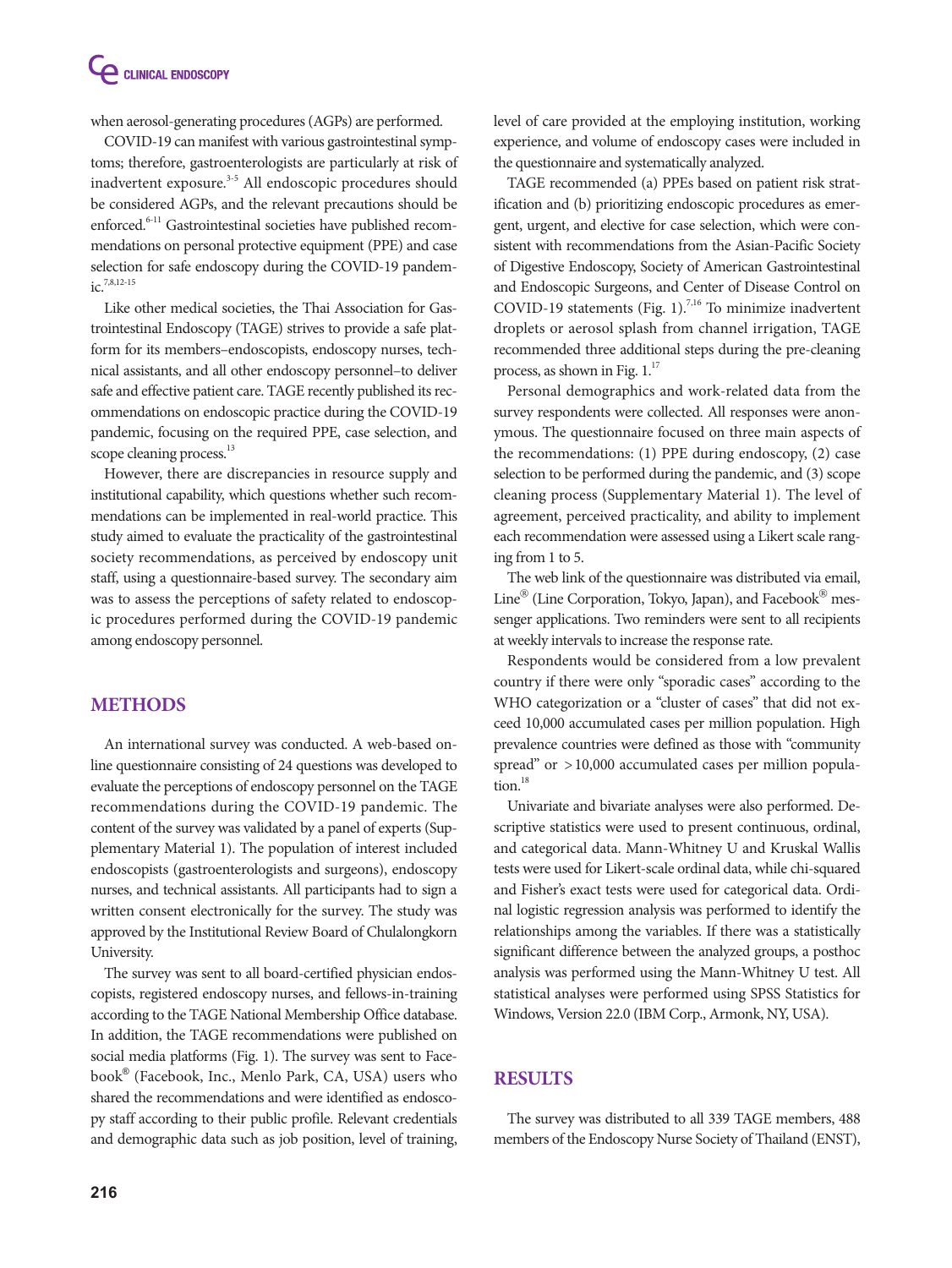

## **Recommended PPE for Endoscopy**

# Classification of endoscopic procedures during COVID-19 outbreak



**Fig. 1.** The Thai Association for Gastrointestinal Endoscopy recommendations on the use of personal protective equipment, procedural classification, and scope reprocessing. PUI, patient under investigation.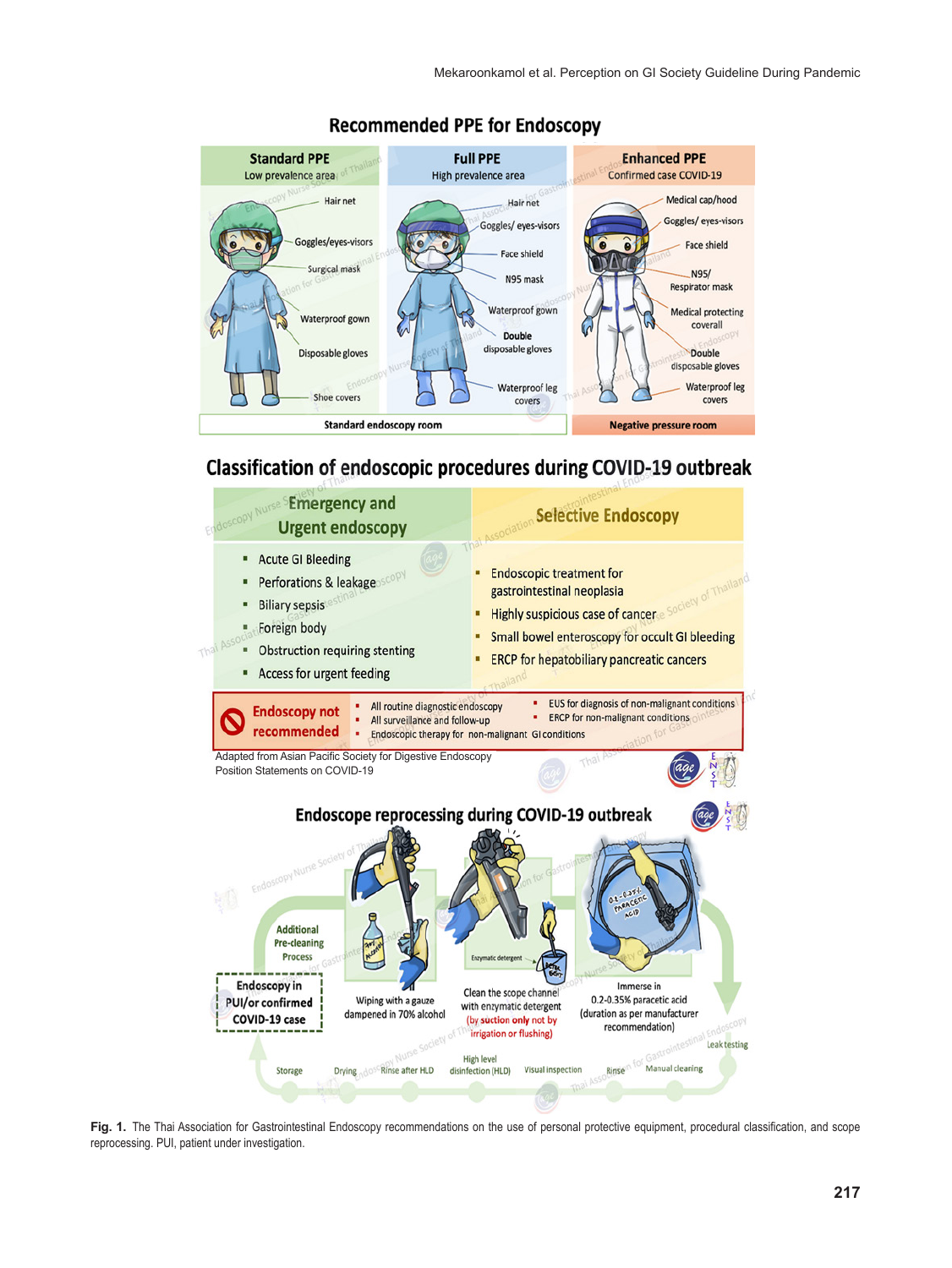and 71 gastroenterology fellows-in-training in Thailand. A total of 927 Facebook® users who shared published TAGE recommendations were screened. The survey was sent to 392 users who were found to be healthcare personnel in endoscopy units outside Thailand.

Of the 1290 surveys sent, 330 endoscopic personnel from 15 countries responded, accounting for a response rate of 25.6%. Using 1290 as the targeted population frame with a 95% confidence interval for Cochrane's sample size formula, the corresponding correction formula yielded a 4.66% margin of error.<sup>19</sup> The demographic data of respondents are described in Table 1.

When asked about PPE recommendations for endoscopy (Fig. 1), 94.5% (312/330) agreed with the TAGE recommendations. In contrast with an overwhelming agreement, the practicality and applicability of the recommendations were

lower ( $\chi^2$  = 40.2; *p* = 0.001 and  $\chi^2$  = 25.8; *p* = 0.047, respectively). Only 59.4% of the respondents believed that their endoscopy units were capable of adopting the TAGE recommendations, and 15.1% reported encountering some degree of difficulty in implementing them (Fig. 2). Ordinal regression analysis showed that a higher number of COVID-19 patients being treated in the hospital was associated with a higher agreement with the PPE recommendations (Wald  $\chi^2(1)$  = 5.81; *p* = 0.016). PPE shortage and lack of administrative support were ranked as the top two main obstacles to implementing the recommendations (52% and 31%, respectively). To overcome the PPE shortage problem, most endoscopic personnel found the "doit-yourself" PPE and reusing the equipment to be the most beneficial (36.7% and 23.9%).

Regarding the case selection, 95.5% (*n*=315) agreed with the TAGE recommendations; however, only 70.9% and 67.3%

### **Table 1.** Demographic and Institutional Data of All Respondents

| <b>RODIG 1.</b> DUTINGRAPHIC and modificitional Data Of AIR NUSDONGONG                                 |                                                          |                                                                                                                         |                                                          |  |
|--------------------------------------------------------------------------------------------------------|----------------------------------------------------------|-------------------------------------------------------------------------------------------------------------------------|----------------------------------------------------------|--|
|                                                                                                        | Number of respondents<br>$(n=330)$                       |                                                                                                                         | Number of respondents<br>$(n=330)$                       |  |
| Age (years)<br>Under 25<br>$25 - 34$<br>$35 - 44$<br>$45 - 54$<br>Over 55                              | 3(0.9)<br>93 (28.2)<br>156 (47.3)<br>57(17.3)<br>21(6.4) | Case volume prior to COVID-19<br>pandemic per day<br>$0 - 10$<br>$11 - 20$<br>$21 - 30$<br>$31 - 40$                    | 71(21.5)<br>105(31.8)<br>59 (17.9)<br>28(8.5)            |  |
| Gender<br>Male<br>Female                                                                               | 202(61.2)<br>128 (38.8)                                  | $41 - 50$<br>More than 50                                                                                               | 25(7.6)<br>42(12.7)                                      |  |
| Role<br>Endoscopist<br>Endoscopy nurse<br>Technical assistant<br>Work experience<br>Fellow-in-training | 278 (84.2)<br>44(13.3)<br>8(2.5)<br>32(9.7)              | Number of COVID-19 cases being<br>treated in the hospital<br>None<br>$1 - 10$<br>$11 - 20$<br>$21 - 30$<br>More than 30 | 65(19.7)<br>107(32.4)<br>42(12.7)<br>26(7.9)<br>90(27.3) |  |
| $0-5$ years<br>$5-10$ years<br>$10-15$ years<br>More than 15 years                                     | 109(33.0)<br>92(27.9)<br>46(13.9)<br>51(15.5)            | Region of practice<br>Southeast Asia<br>South Asia<br>North America                                                     | 180(54.5)<br>97(29.4)<br>38(11.5)                        |  |
| Institutional level of care<br>Primary care<br>Secondary care<br>Tertiary care                         | 10(3.0)<br>47(14.2)<br>273 (82.7)                        | Europe<br>West Asia<br>East Asia                                                                                        | 9(2.7)<br>5(1.5)<br>1(0.3)                               |  |
| <b>Institutional</b> funding<br>Private practice<br>Governmental hospital                              | 58 (17.6)<br>272 (82.4)                                  | National COVID-19 prevalence<br>High prevalence <sup>a)</sup><br>Low prevalence <sup>b)</sup>                           | 150(45.5)<br>180(54.5)                                   |  |

Data are presented as number (%).

COVID-19; coronavirus disease 2019.

a)Countries with high prevalence of COVID-19 during the study (Year 2020); <sup>b)</sup>Countries with low prevalence of COVID-19 during the study (Year 2020), High prevalence countries were defined as those with "community spread" or >10,000 accumulated cases per million population.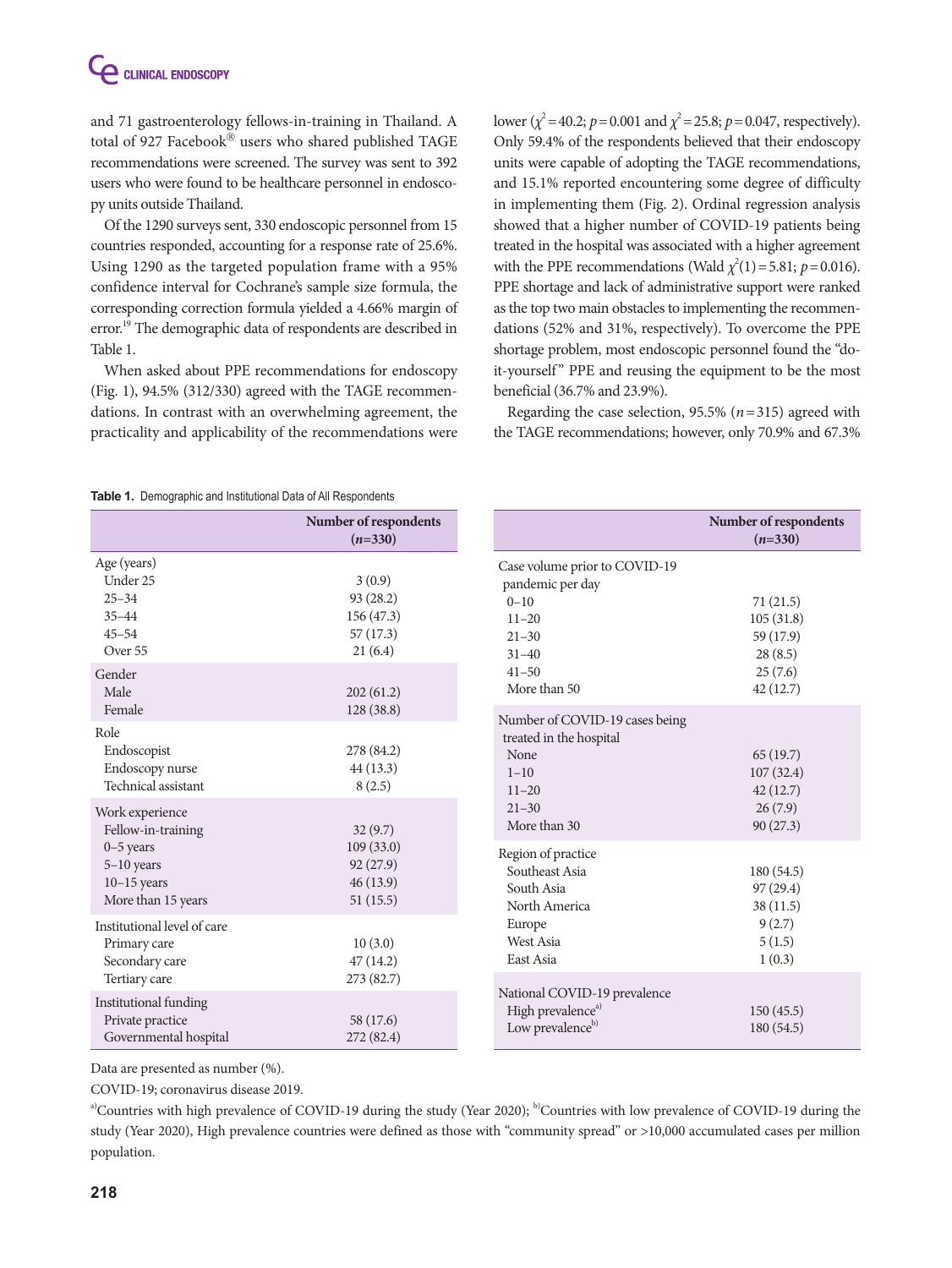

**Fig. 2.** Responses on the agreement with and the practicality and applicability of personal protective equipment (PPE) and case selection recommendations.

of the respondents stated that the recommendations were practical and the implementation was easy (Fig. 2)  $(\chi^2 = 115.3;$  $p < 0.001$  and  $\chi^2 = 22.6$ ;  $p = 0.032$ , respectively). Less than half (45.2%) of the respondents reported not performing elective endoscopy during the study period. The top two reasons for non-compliance were "physician preference" and inability to reschedule".

Less than half of the respondents (46.1%) felt "moderately safe" working in an endoscopy unit during the COVID-19 pandemic period whereas 21.5% felt a "little safe" or "not safe at all" or unsafe. The main reason for "unsafe" working conditions (80%) was inadequate PPE provided to the endoscopy personnel.

The sense of safety of the respondents in the endoscopy unit significantly differed during the pandemic with age  $(\chi^2 = 15.3;$  $p=0.004$ ) and the level of experience of the endoscopy personnel  $(\chi^2 = 17.6; p = 0.001)$  (Fig. 3). After adjusting for age, multivariate ordinal regression analysis showed that greater experience was associated with better perceptions of safety (Wald  $\chi^2(1)$  = 13.7;  $p$  = 0.008). In the subgroup analysis of trainee responses  $(n=32)$ , there was no statistically significant difference in agreement, perceived practicality, or applicability of the recommendations. However, the trainees reported feeling less safe, compared with the attending physicians  $(n=246)$ (*U*=3,778; *p*=0.04), as shown in Figure 3.

Looking at the various professional roles of the respondents, there were no statistically significant differences between the responses of the endoscopists  $(n=278)$  and the endoscopy nurses  $(n=44)$  related to their agreement with and the perceived practicality of the recommendations on PPE and case selection (*U*=5,226; *p*=0.065 and *U*=5,998; *p*=0.83 and *U*=5,599; *p*=0.305 and *U*=5,911; *p*=0.70, respectively). Physician endoscopists had more difficulty implementing PPE recommendations than endoscopy nurses (17% vs. 4.6%,  $U=4,732$ ;  $p=0.011$ ). There was no statistically significant difference in safety perception by the physicians and endoscopy nurses ( $U=4,026$ ;  $p=0.43$ ). When asked about scope cleaning protocols during the COVID-19 pandemic, the endoscopists were more likely to respond as "I do not know" than the endoscopy nurses (*U*=4,276; *p*=0.001).

Although there were no differences in the agreement with and perceived practicality and applicability of the recommendations among the different levels of hospitals, respondents from private hospitals were more likely to perceive the recommendations for case selection to be less practical than those from governmental hospitals (*U*=6,478; *p*=0.015). After adjusting for hospital size, ordinal regression analysis showed that the odds of respondents in private practices considering recommendations on case selection to be non-practical was 7.4 (95% confidence interval, 2.8-4.9) times that of those from non-private practices (Wald  $\chi^2(1)$  = 6.17; *p* = 0.013), as shown in Fig. 4. The number of endoscopic procedures performed in COVID-19 patients was associated with the agreement with the case selection recommendations ( $\chi^2$  = 15.1; *p* = 0.002).

Respondents from countries with a high prevalence of COVID-19 ( $n=150$ ) had significantly less agreement with the PPE recommendations ( $U=11,570$ ;  $p=0.008$ ) and were less likely to perceive the recommendations to be practical or easily applicable, compared to low prevalent countries  $(n = 180)$ (*U*=10,444; *p*<0.001 and *U*=8,585, *p*<0.001, respectively). Similarly, it was also more difficult to implement the recommendations on case selection and scope reprocessing in highly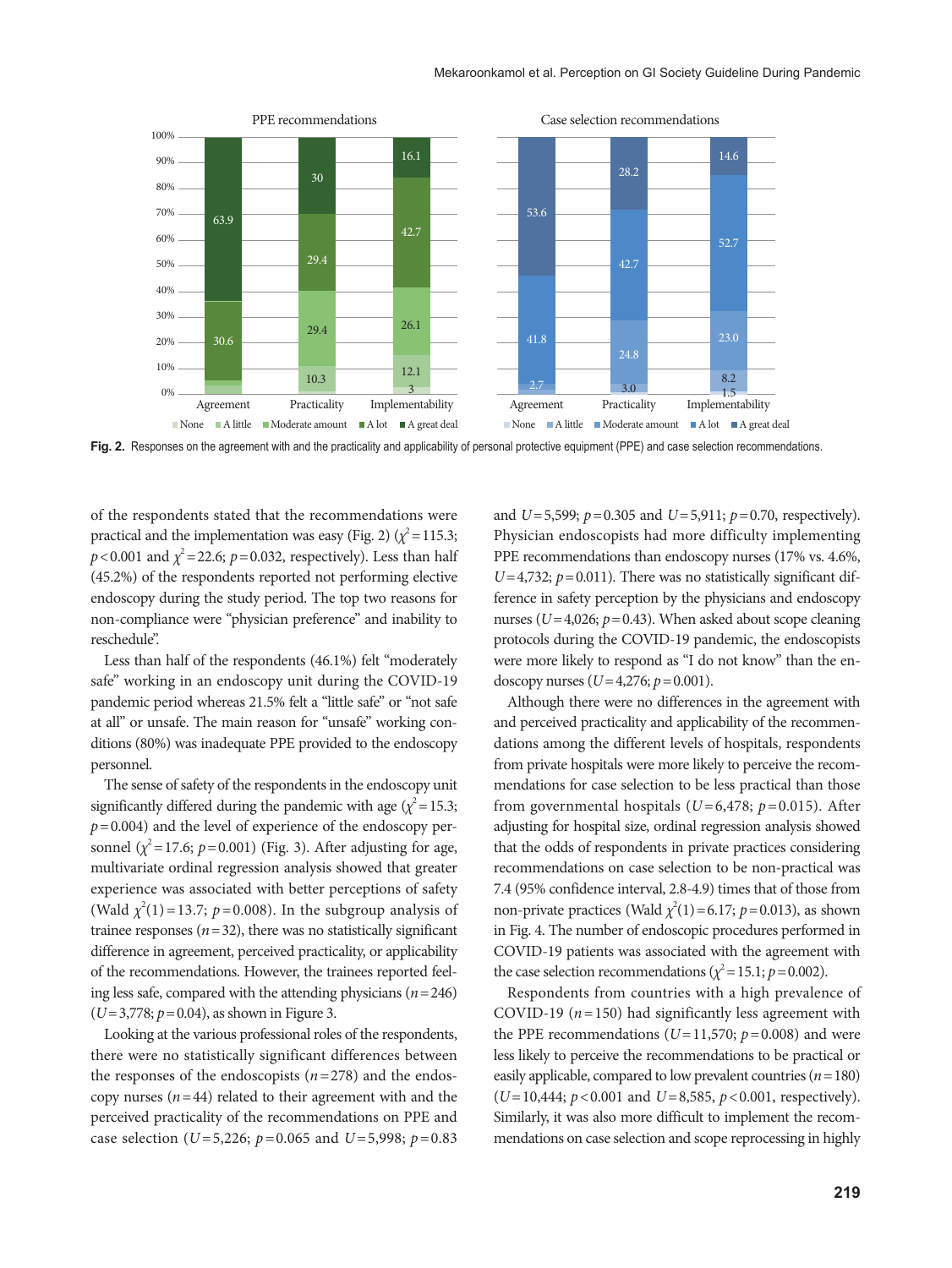



**Fig. 3.** Safety perception of all respondents stratified by age group, work experience, and training status.



**Fig. 4.** Perceptions of the practicality of the recommendations on case selection by personnel in private and non-private practices.

prevalent countries (*U* =9,992; *p* <0.001 and *U* =10,320, *p*<0.001, respectively). They also felt less safe working in endoscopy units  $(U=11,062; p=0.003)$ . The associations between each parameter and the agreement with and the practicality and applicability of the recommendations are summarized in Tables 2 and 3.

## **DISCUSSION**

As COVID-19 continues to ravage the world, endoscopy units are now adapting to the "new normal" of medical practice. Our study has demonstrated that although the recommendations of gastrointestinal societies are generally accepted, their practicality and applicability are still questioned, especially in resource-limited and/or highly prevalent areas. Coverall suit, N95 masks, and leg covers were reported as the most deficient equipment, with 37% of the respondents stating that do-it-yourself equipment and reusing the mask were the most helpful in overcoming the PPE shortage problem.<sup>20-24</sup> At the time of this study, there has been no study validating the efficacy of one reuse method over another. Studies investigating the most cost-effective methods for reusing such equipment are needed for resource-limited medical communities.

Even though the majority of the respondents reported being able to implement the recommendations, almost half (46%) responded neutrally to a question on safety while working in an endoscopy unit. The sense of safety did not differ with gender, professional role, institutional level, number of COVID-19 cases in the hospital, or case load of endoscopic procedures for COVID-19 patients; it differed with age, working experience, training status, and the prevalence of COVID-19 in the country. Despite the higher mortality risk associated with COVID-19 infections, $25$  respondents in the older age groups still felt safer working during the pandemic. These results demonstrate that the imperturbability of seasoned endosco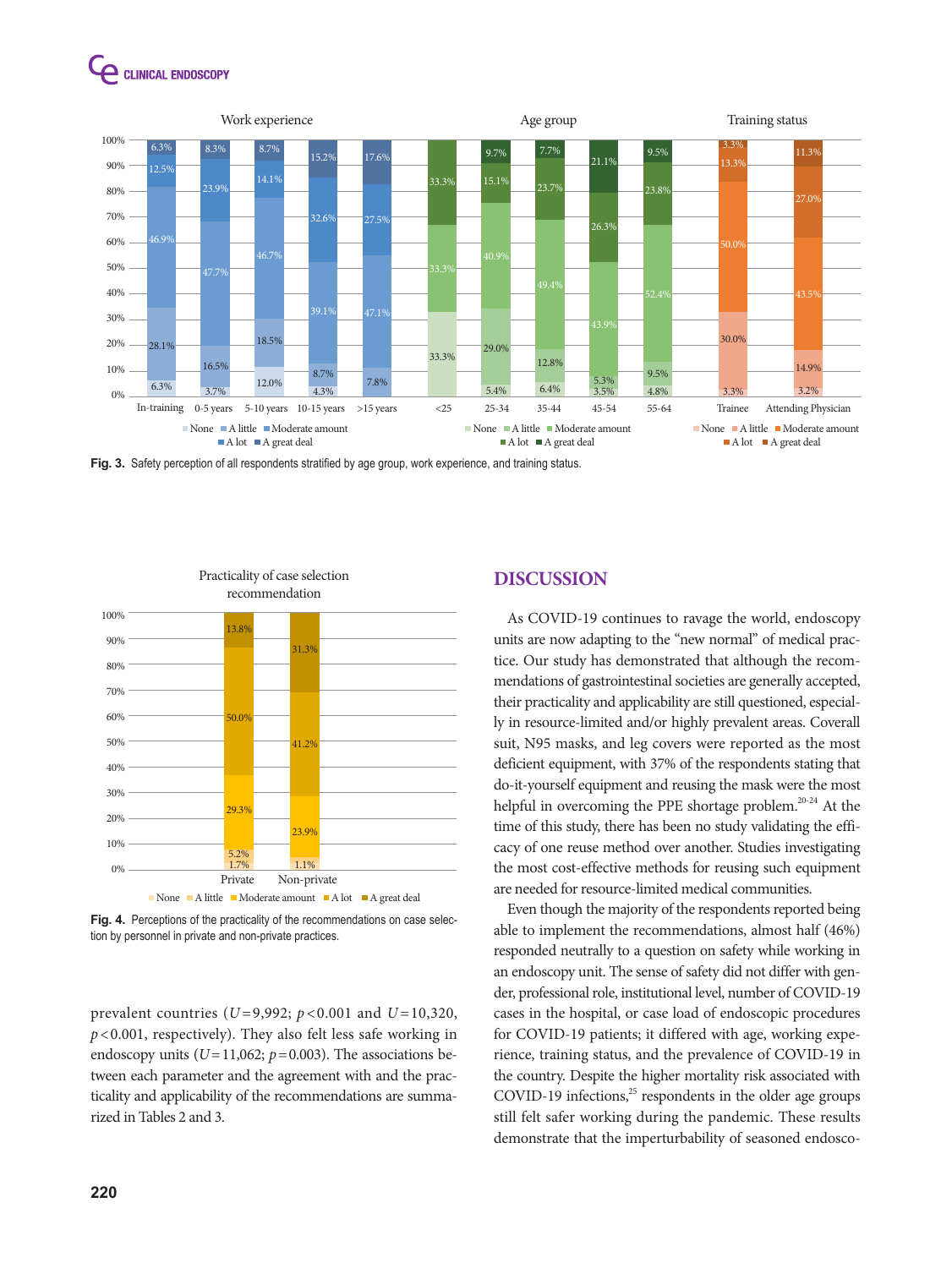Table 2. Association between Demographic Parameters and Agreement, Practicality, and Applicability of the Recommendations on Proper Personal Protective Equipment for Endoscopy

|                                                                                                              | <b>PPE</b> recommendation                      |                                               |                                               |
|--------------------------------------------------------------------------------------------------------------|------------------------------------------------|-----------------------------------------------|-----------------------------------------------|
|                                                                                                              | Agreement                                      | Practicality                                  | Applicability                                 |
|                                                                                                              | ("Strongly agree" and "Agree")                 | ("A great deal" and "A lot")                  | ("Very easy" and "Easy")                      |
| Age                                                                                                          | $p=0.792$                                      | $p=0.609$                                     | $p=0.493$                                     |
| Under 25                                                                                                     | 100.0%                                         | 33.3%                                         | 66.7%                                         |
| $25 - 34$                                                                                                    | 92.5%                                          | 58.1%                                         | 54.8%                                         |
| $35 - 44$                                                                                                    | 94.9%                                          | 60.3%                                         | 61.5%                                         |
| $45 - 54$                                                                                                    | 96.5%                                          | 57.9%                                         | 57.9%                                         |
| Over 55                                                                                                      | 95.2%                                          | 66.7%                                         | 57.1%                                         |
| Gender                                                                                                       | $p=0.302$                                      | $p=0.434$                                     | $p=0.033*$                                    |
| Male                                                                                                         | 95.0%                                          | 57.4%                                         | 55.0%                                         |
| Female                                                                                                       | 94.5%                                          | 62.5%                                         | 64.9%                                         |
| Work experience (years)                                                                                      | $p=0.523$                                      | $p=0.140$                                     | $p=0.205$                                     |
| $0 - 5$                                                                                                      | 95.4%                                          | 64.2%                                         | 64.2%                                         |
| $6 - 10$                                                                                                     | 96.7%                                          | 50.0%                                         | 52.2%                                         |
| $11 - 15$                                                                                                    | 91.3%                                          | 63.0%                                         | 58.7%                                         |
| $>15$                                                                                                        | 96.1%                                          | 64.7%                                         | 60.8%                                         |
| Professional role                                                                                            | $p=0.065$                                      | $p=0.830$                                     | $p=0.011*$                                    |
| Physician                                                                                                    | 94.2%                                          | 59.4%                                         | 56.5%                                         |
| <b>Nurses</b>                                                                                                | 95.5%                                          | 59.1%                                         | 70.5%                                         |
| Institutional level                                                                                          | $p=0.722$                                      | $p=0.089$                                     | $p=0.295$                                     |
| Primary care                                                                                                 | 100%                                           | 60%                                           | 70.0%                                         |
| Secondary care                                                                                               | 100%                                           | 70.2%                                         | 70.2%                                         |
| Tertiary care                                                                                                | 93.4%                                          | 57.5%                                         | 56.4%                                         |
| Private practice status                                                                                      | $p=0.888$                                      | $p=0.866$                                     | $p=0.708$                                     |
| Private practice                                                                                             | 93.1%                                          | 60.4%                                         | 55.2%                                         |
| Governmental hospital                                                                                        | 94.9%                                          | 59.2%                                         | 59.5%                                         |
| Number of COVID cases in the<br>hospital (cases/day)<br>$\overline{0}$<br>$1 - 10$<br>$11 - 20$<br>$21 - 30$ | $p=0.039*$<br>95.4%<br>98.1%<br>95.2%<br>92.3% | $p=0.055$<br>60.0%<br>51.4%<br>54.8%<br>65.4% | $p=0.585$<br>66.2%<br>57.0%<br>54.8%<br>53.8% |
| $>30$                                                                                                        | 90.0%                                          | 68.9%                                         | 58.9%                                         |
| Endoscopic volume on                                                                                         | $p=0.225$                                      | $p=0.843$                                     | $p=0.164$                                     |
| COVID-19 cases (cases/month)                                                                                 | 100.0%                                         | 83.3%                                         | 100.0%                                        |
| $\mathbf{0}$                                                                                                 | 94.9%                                          | 59.1%                                         | 59.9%                                         |
| $1 - 10$                                                                                                     | 93.8%                                          | 56.3%                                         | 56.3%                                         |
| $11 - 20$<br>$21 - 30$<br>$>30$                                                                              | 80.0%<br>100.0%                                | 60.0%<br>69.2%                                | 30.0%<br>53.8%                                |
| National COVID-19 prevalence                                                                                 | $p=0.008*$                                     | $p<0.001*$                                    | $p<0.001*$                                    |
| Low prevalent                                                                                                | 96.7%                                          | 68.3%                                         | 72.8%                                         |
| High prevalent                                                                                               | 92%                                            | 48.7%                                         | 42.0%                                         |
| Trainee status                                                                                               | $p=0.919$                                      | $p=0.841$                                     | $p=0.518$                                     |
| In-training                                                                                                  | 86.6%                                          | 53.4%                                         | 53.3%                                         |
| Attending physician                                                                                          | 95.2%                                          | 60.0%                                         | 56.8%                                         |

COVID-19, coronavirus disease 2019; PPE, personal protective equipment.

\*Statistically significant.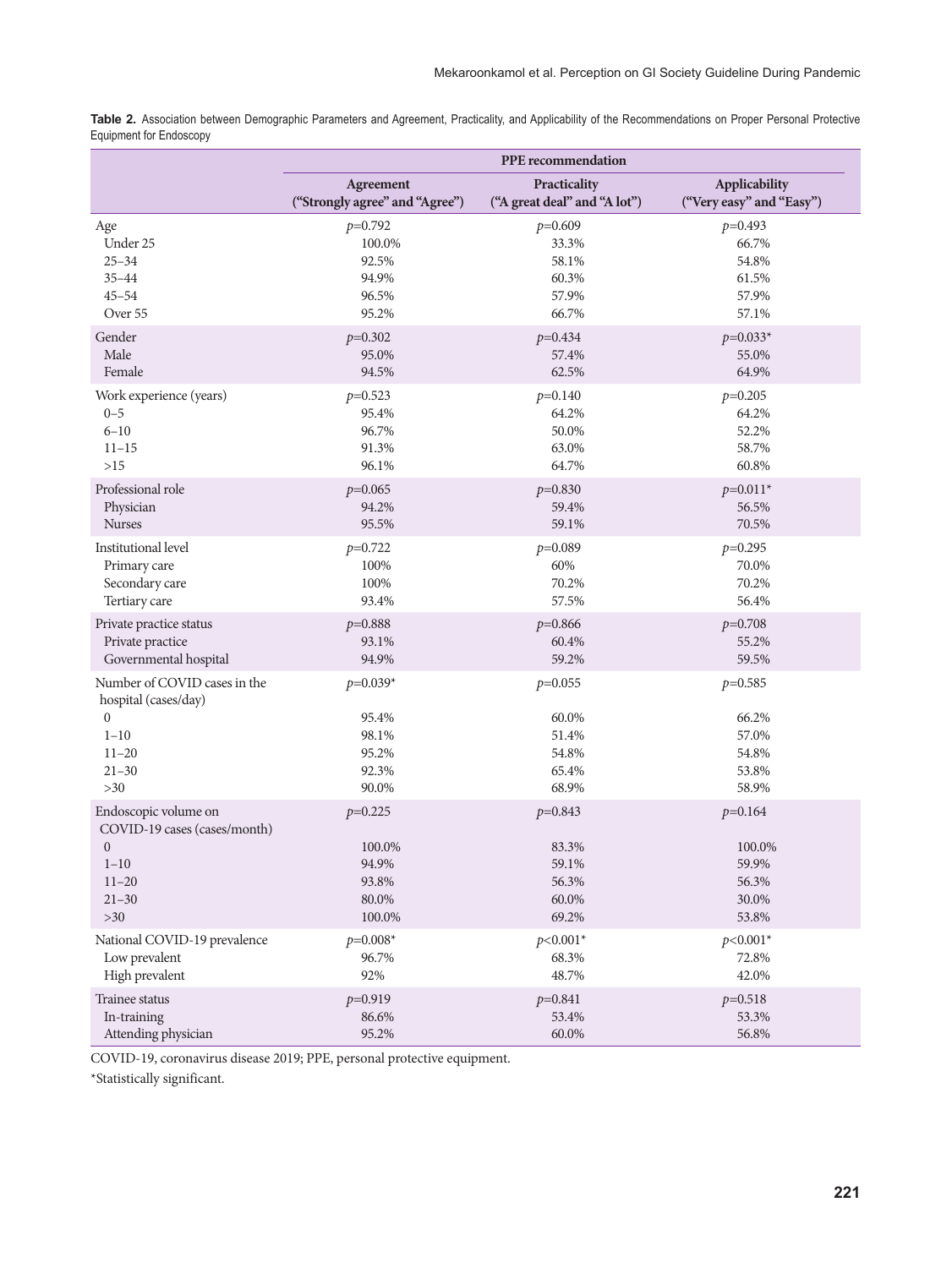

**Table 3.** Association Between Demographic Parameters and Agreement, Practicality, and Applicability of the Recommendations on Endoscopy Case Selection during COVID-19 Pandemic

|                                                                                                                       | <b>Case Selection recommendations</b>                   |                                                             |                                                         |
|-----------------------------------------------------------------------------------------------------------------------|---------------------------------------------------------|-------------------------------------------------------------|---------------------------------------------------------|
|                                                                                                                       | Agreement                                               | Practicality                                                | Applicability                                           |
|                                                                                                                       | ("Strongly agree" and "Agree")                          | ("A great deal" and "A lot")                                | ("Very easy" and "Easy")                                |
| Age                                                                                                                   | $p=0.604$                                               | $p=0.808$                                                   | $p=0.184$                                               |
| Under 25                                                                                                              | 100.0%                                                  | 66.7%                                                       | 66.7%                                                   |
| $25 - 34$                                                                                                             | 92.5%                                                   | 45.2%                                                       | 58.1%                                                   |
| $35 - 44$                                                                                                             | 96.8%                                                   | 41.0%                                                       | 72.4%                                                   |
| $45 - 54$                                                                                                             | 94.7%                                                   | 40.4%                                                       | 66.7%                                                   |
| Over 55                                                                                                               | 100.0%                                                  | 47.6%                                                       | 71.4%                                                   |
| Gender                                                                                                                | $p=0.421$                                               | $p=0.737$                                                   | $p=0.032*$                                              |
| Male                                                                                                                  | 95.1%                                                   | 72.2%                                                       | 63.4%                                                   |
| Female                                                                                                                | 96.2%                                                   | 68.8%                                                       | 73.5%                                                   |
| Work experience (years)                                                                                               | $p=0.796$                                               | $p=0.268$                                                   | $p=0.659$                                               |
| $0 - 5$                                                                                                               | 67.9%                                                   | 75.2%                                                       | 95.4%                                                   |
| $6 - 10$                                                                                                              | 66.3%                                                   | 66.3%                                                       | 95.7%                                                   |
| $11 - 15$                                                                                                             | 67.4%                                                   | 73.9%                                                       | 93.5%                                                   |
| $>15$                                                                                                                 | 68.6%                                                   | 66.7%                                                       | 98.0%                                                   |
| Professional role                                                                                                     | $p=0.305$                                               | $p=0.704$                                                   | $p=0.391$                                               |
| Physician                                                                                                             | 95.7%                                                   | 71.9%                                                       | 66.2%                                                   |
| <b>Nurses</b>                                                                                                         | 95.5%                                                   | 63.6%                                                       | 70.4%                                                   |
| Institutional level                                                                                                   | $p=0.512$                                               | $p=0.547$                                                   | $p=0.194$                                               |
| Primary care                                                                                                          | 100%                                                    | 60.0%                                                       | 60.0%                                                   |
| Secondary care                                                                                                        | 93.6%                                                   | 76.6%                                                       | 77.7%                                                   |
| Tertiary care                                                                                                         | 95.6%                                                   | 70.3%                                                       | 75.5%                                                   |
| Private practice status                                                                                               | $p=0.561$                                               | $p=0.015*$                                                  | $p=0.680$                                               |
| Private practice                                                                                                      | 96.6%                                                   | 63.8%                                                       | 62.1%                                                   |
| Governmental hospital                                                                                                 | 95.2%                                                   | 72.5%                                                       | 68.3%                                                   |
| Number of COVID cases in the<br>hospital (cases/day)<br>$\overline{0}$<br>$1 - 10$<br>$11 - 20$<br>$21 - 30$<br>$>30$ | $p=0.830$<br>96.9%<br>97.2%<br>88.1%<br>92.3%<br>96.7%  | $p=0.214$<br>67.60%<br>66.30%<br>66.70%<br>76.90%<br>78.90% | $p=0.934$<br>69.2%<br>66.4%<br>66.7%<br>61.5%<br>68.9%  |
| Endoscopic volume on<br>COVID-19 cases (cases/month)<br>$\mathbf{0}$<br>$1 - 10$<br>$11 - 20$<br>$21 - 30$<br>$>30$   | $p=0.002*$<br>83.3%<br>67.5%<br>76.6%<br>80.0%<br>92.3% | $p=0.120$<br>100.0%<br>95.8%<br>92.2%<br>100.0%<br>100.0%   | $p=0.927$<br>100.0%<br>51.5%<br>57.8%<br>50.0%<br>30.8% |
| National COVID-19 prevalence                                                                                          | $p=0.178$                                               | $p=0.134$                                                   | $p<0.001*$                                              |
| Low prevalent                                                                                                         | 96.7%                                                   | 75.0%                                                       | 77.5%                                                   |
| High prevalent                                                                                                        | 94.0%                                                   | 66.0%                                                       | 48.5%                                                   |
| Trainee status                                                                                                        | $p=0.891$                                               | $p=0.391$                                                   | $p=0.737$                                               |
| In-training                                                                                                           | 93.3%                                                   | 70.0%                                                       | 77.8%                                                   |
| Attending physician                                                                                                   | 95.9%                                                   | 62.0%                                                       | 54.7%                                                   |

COVID-19, coronavirus disease 2019

\*Statistically significant.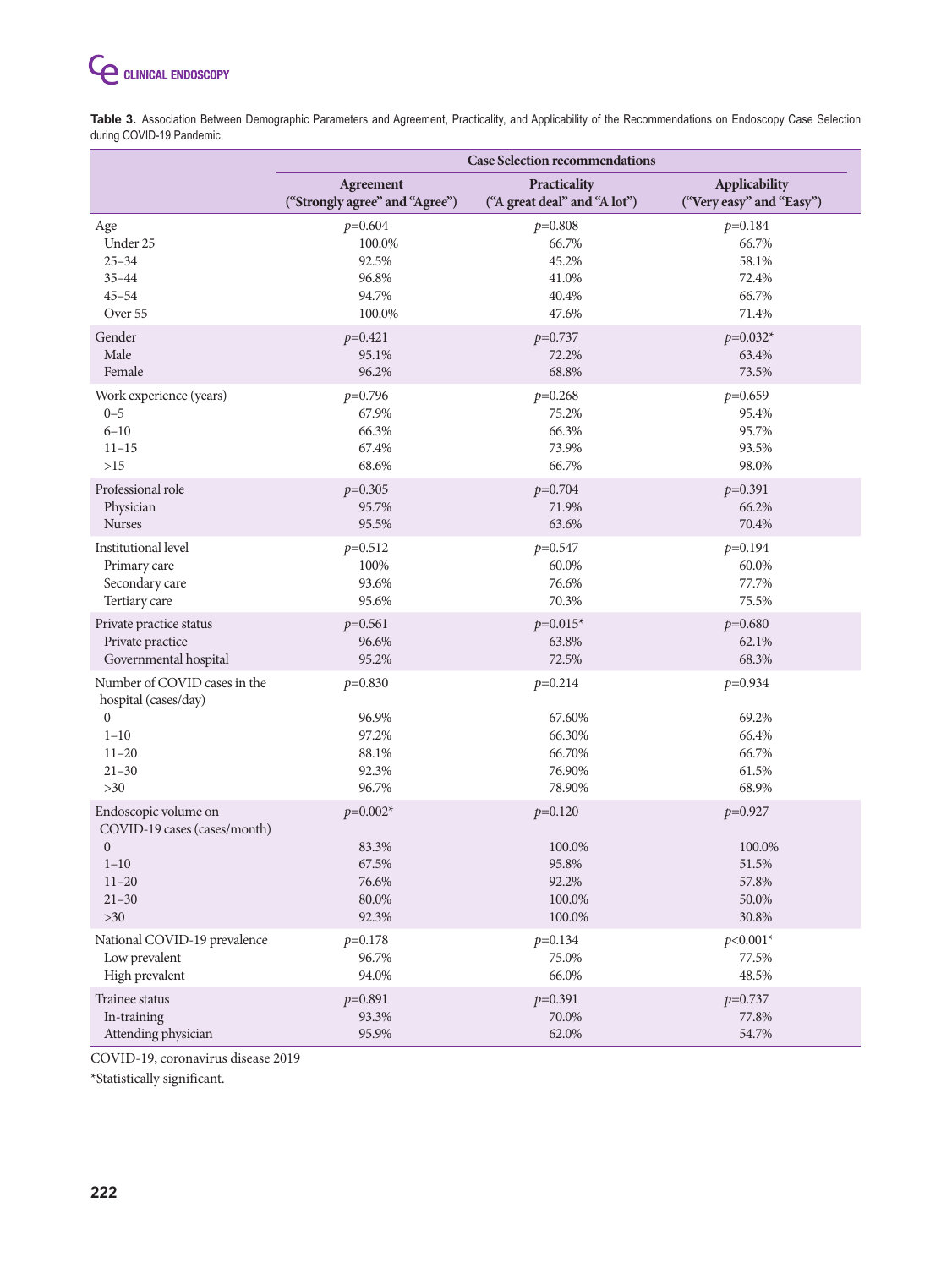pists and nurses comes with experience. They also support the TAGE recommendation of assigning more experienced endoscopists to perform endoscopy for patients with COVID-19.

The lower sense of safety of the trainees, compared with their attending counterparts, is a critical observation that should be urgently addressed. Trainees, in spite of their limited experience, constitute a fundamental workforce in the hospital and may inevitably be allocated to the frontline amidst overwhelming medical demand. As opposed to attending physicians, trainees are more vulnerable to coercion and generally receive less training for mass-casualty events.<sup>26,27</sup> Therefore, operational management should involve fellows in the development of emergency plans to strike a balance between high-quality patient care and the personal safety of trainees.<sup>28</sup> It is also important to note that despite the high prevalence of COVID-19 in the countries of the respondents, only 26.3% had performed endoscopy in COVID-19 patients. This finding suggests that emergent endoscopy among these patients is not common.

The TAGE recommendation to postpone all elective cases has an inevitable economic impact on endoscopic practices. The significant disagreement on its practicality among respondents in private practice and governmental counterparts underscored the financial implications of these recommendations. Although there are no strict guidelines on when to resume general practice, the timing should be individualized according to the recommendations of local health authorities while exercising good clinical judgment.

In general, the TAGE recommendations are similar to those by other societies with only a few exceptions, as described in Table 4. Regarding scope reprocessing, although the TAGE recommendations were in agreement with those by the European Society of Gastrointestinal Endoscopy and the American Society of Gastrointestinal Endoscopy on virucidal efficacy of standard scope cleaning, TAGE experts were more concerned about accidental splashing or aerosolization during the pre-cleaning process while wiping, blowing air, flushing scope channels, or unplugging valves. As a result, an additional protocol aiming to protect reprocessing personnel was recommended; this was the use of alcohol wipes on the control knobs and the exterior of the endoscope with Peracetic acid immersion as the next step, considering its fast and broad virucidal and sporicidal activities.<sup>29</sup> However, the adoption of this practice was controversial due to concerns about their

| <b>Society</b>                                        | Published        | Postpone<br>non urgent<br>procedures | <b>Urgent procedures</b>                                                                                                            | Pre-endoscopy<br>screening tool                         | <b>Type of PPE recommended</b>                                                                                            | <b>Scope cleaning</b><br>process                                         |
|-------------------------------------------------------|------------------|--------------------------------------|-------------------------------------------------------------------------------------------------------------------------------------|---------------------------------------------------------|---------------------------------------------------------------------------------------------------------------------------|--------------------------------------------------------------------------|
| European Society<br>of Gastrointestinal<br>Endoscopy  | 18 March<br>2020 | yes                                  | -Acute GI bleeding and<br>anemia with hemody-<br>namic instability<br>-Foreign body<br>-Obstruction<br>-Acute cholangitis           | Questionnaire                                           | Double gloves, mask<br>(FFP2/3), goggles or face<br>shield, waterproof gown,<br>hairnet, shoe covers                      | Same as<br>pre-COVID-19<br>era                                           |
| World Endoscopy<br>Organization                       | 24 March<br>2020 | yes                                  | -Upper GI bleeding,<br>-Foreign body<br>-Obstruction<br>-Acute cholangitis                                                          | Questionnaire                                           | Double gloves, mask (N95/<br>FFP2/FF3/CAPR/ PAPR),<br>goggles or face shield,<br>waterproof gown, hairnet,<br>shoe covers | Not mentioned                                                            |
| American Society<br>for Gastrointestinal<br>Endoscopy | 27 March<br>2020 | yes                                  | -Upper GI bleeding,<br>-Foreign body<br>-Obstruction<br>-Acute cholangitis<br>-Care of cancer                                       | Ouestionnaire<br>and body<br>temperature<br>measurement | Gloves, mask (N95/FFP2),<br>goggles or face shield,<br>waterproof gown                                                    | Same as<br>pre-COVID-19<br>era                                           |
| Thai Association<br>for Gastrointestinal<br>Endoscopy | 25 March<br>2020 | yes                                  | -Acute GI bleeding<br>-Foreign body<br>-Obstruction<br>-Acute cholangitis<br>-Perforation and leakage<br>-Access for urgent feeding | Questionnaire<br>and body<br>temperature<br>measurement | Double gloves, mask (N95/<br>FFP2/FF3/CAPR/ PAPR),<br>goggles or face shield,<br>waterproof gown, hairnet,<br>shoe covers | 3 additional<br>pre-cleaning<br>steps before<br>standard<br>reprocessing |

Table 4. Recommendations for Endoscopy during the COVID-19 Pandemic from International/National Societies of Gastroenterology/Gastrointestinal Endoscopy

COVID-19, coronavirus disease 2019; GI: gastrointestinal; PPE, personal protective equipment.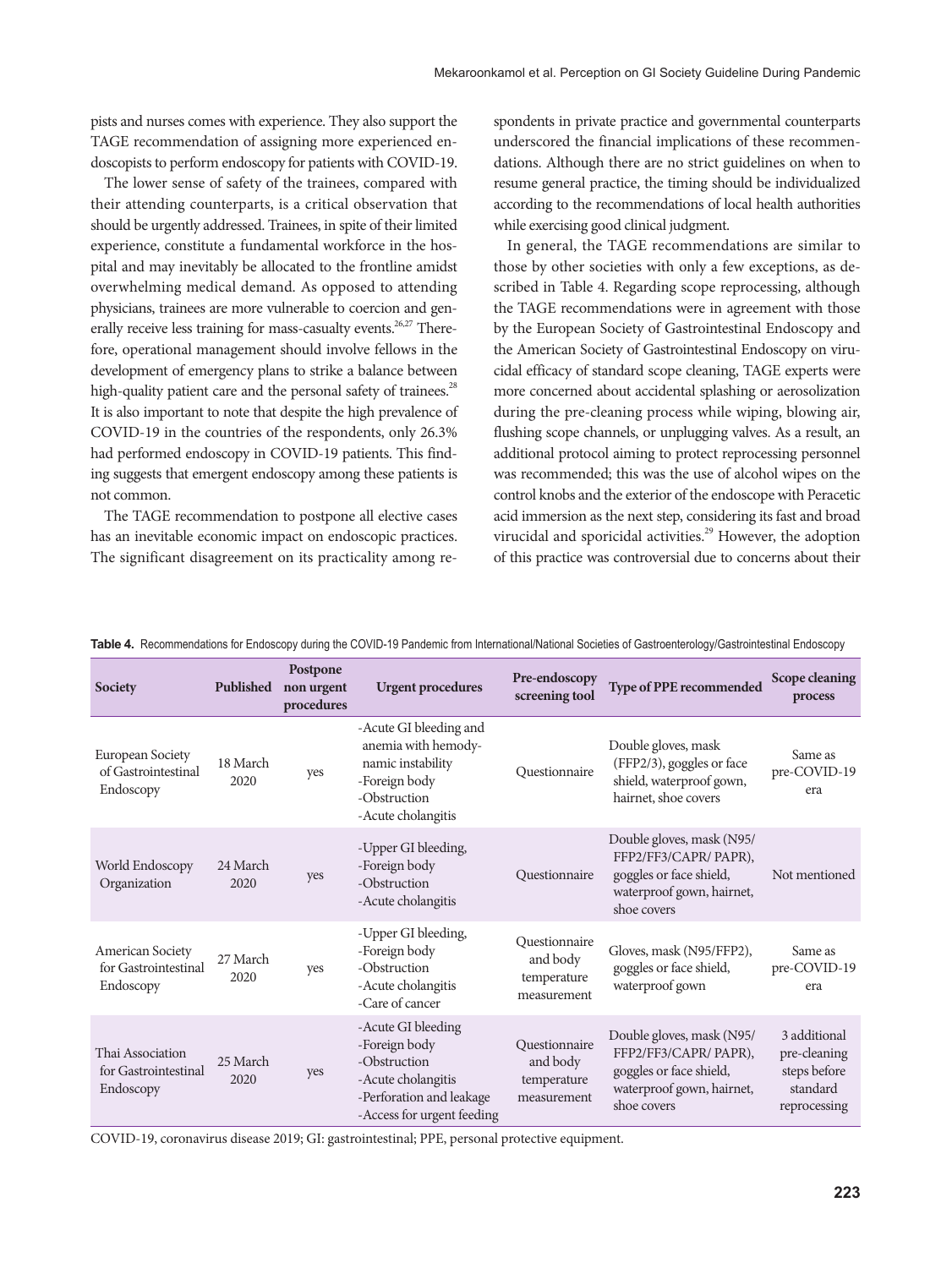# **CLINICAL ENDOSCOPY**

proteinaceous fixative properties on the endoscope surface.<sup>30</sup> Therefore, these additional agents should only be used for pre-cleaning steps before standard high-level disinfection.

This study benefited from a relatively large group of multinational respondents. By reaching out to those directly involved in endoscopy management during the COVID-19 pandemic and those who shared the published recommendations via social media platforms, the obtained responses were more likely to reflect the real-world adoption of the recommendations. Given that this was a large multinational survey, the differences in the demographic characteristics of the respondents were inevitable. Despite these differences, the respondents overwhelmingly agreed with nearly all aspects of the recommendations, suggesting that the perceptions of the importance of PPE, the case selection protocol, and the scope cleaning process adjustment during the COVID-19 pandemic were universal among healthcare personnel regardless of their geographical location, level of training, or available resources. However, the perceptions of the practicality and applicability of each recommendation differed with the local COVID-19 prevalence as the pivotal determining factor. Our findings emphasize that the guidelines of societies may not satisfy the "one size fits all" principle. They also demonstrate the crucial need for each endoscopy unit to adapt its practice pattern according to the local prevalence.

Our study was also subject to inherent limitations of a survey study that included recall and selection bias. Due to the international design of the study and the changing prevalence of COVID-19 in each country, the responses obtained may be subject to change over time. In addition, as further evidence on the aerosolization risk of endoscopy emerges, the official recommendations on optimal PPE and reprocessing methods for endoscopic procedures may be modified.

We conclude that using appropriate PPE and implementing optimal case selection for endoscopic practice during the COVID-19 pandemic remains a challenge, especially among less experienced endoscopists in highly prevalent countries, although the response of the respondents indicated a general agreement with the recommendations. TAGE recommendations, similar to other guidelines, should be taken only as general guidance, rather than as a compulsory standard. The personal sense of safety of endoscopy personnel is imperative in the management of an endoscopy unit during the pandemic. The optimal response to such an unprecedented public health crisis necessitates knowledge, preparedness, and multidisciplinary coordination to ensure proper resource availability and allocation.

### Conflicts of Interest

Rungsun Rerknimitr is currently serving as an associate editor in *Clinical* 

*Endoscopy*; however, he was not involved in the peer reviewer selection, evaluation, or decision process for this article. The authors have no potential conflicts of interest.

### Funding

This research was also supported by the Center of Excellence for Innovation and Endoscopy in Gastrointestinal Oncology, Chulalongkorn University, Bangkok, Thailand.

### Acknowledgment

The authors would like to thank the Thai Association of Gastrointestinal Endoscopy (TAGE) and the Endoscopy Nurse Society of Thailand (ENST) for the critical revision and support in distributing the questionnaire.

### Author Contributions

- Conceptualization: Rungsun Rerknimitr and Parit Mekaroonkamol
- Data curation: PM, Kasenee Tiankanon, Fariha Shams, Ghias Un Nabi Tayyab, Julia Massaad, Saurabh Chawla, Stanley Khoo, Siriboon Attasaranya, Nonthalee Pausawasdi, Qiang Cai, Thawee Ratanachu-ek, Pradermchai Kongkham

Formal analysis: PM, KT, Rapat Pittayanon

Investigation: PM, KT, RP

Methodology: Rungsun Rerknimitr, PK, PM

Project administration: KT, PM Resources: RR, PK

Supervision: RR

Validation: NP, TR, PK, RR

Writing-original draft: PM

Writing-review & editing: KT, RP, Wiriyaporn Ridtitid, FS, GUNT, JM, SC, SK, SA, NP, QC, TR, PK, RR

### ORCID

| Parit Mekaroonkamol  | https://orcid.org/0000-0002-3206-3431 |
|----------------------|---------------------------------------|
| Kasenee Tiankanon    | https://orcid.org/0000-0001-8550-8142 |
| Rapat Pittayanon     | https://orcid.org/0000-0001-6407-5245 |
| Wiriyaporn Ridtitid  | https://orcid.org/0000-0002-6736-4402 |
| Fariha Shams         | https://orcid.org/0000-0001-9142-6629 |
| Ghias Un Nabi Tayyab | https://orcid.org/0000-0003-3664-4644 |
| Julia Massaad        | https://orcid.org/0000-0002-7973-0027 |
| Saurabh Chawla       | https://orcid.org/0000-0001-6841-4929 |
| Stanley Khoo         | https://orcid.org/0000-0002-1744-4674 |
| Siriboon Attasaranya | https://orcid.org/0000-0001-7594-1428 |
| Nonthalee Pausawasdi | https://orcid.org/0000-0002-3737-8555 |
| Qiang Cai            | https://orcid.org/0000-0002-9931-5410 |
| Thawee Ratanachu-ek  | https://orcid.org/0000-0002-8579-1547 |
| Pradermchai Kongkham | https://orcid.org/0000-0001-5798-9217 |
| Rungsun Rerknimitr   | https://orcid.org/0000-0001-6866-6886 |

### **REFERENCES**

- 1. Bai Y, Yao L, Wei T, et al. Presumed Asymptomatic Carrier Transmission of COVID-19. JAMA 2020;323:1406-1407.
- 2. Li R, Pei S, Chen B, et al. Substantial undocumented infection facilitates the rapid dissemination of novel coronavirus (SARS-CoV-2). Science 2020;368:489-493.
- 3. Gu J, Han B, Wang J. COVID-19: Gastrointestinal manifestations and potential fecal-oral transmission. Gastroenterology 2020;158:1518-1519.
- 4. Song Y, Liu P, Shi XL, et al. SARS-CoV-2 induced diarrhoea as onset symptom in patient with COVID-19. Gut 2020;69:1143-1144.
- 5. Xiao F, Tang M, Zheng X, Liu Y, Li X, Shan H. Evidence for gastrointes-